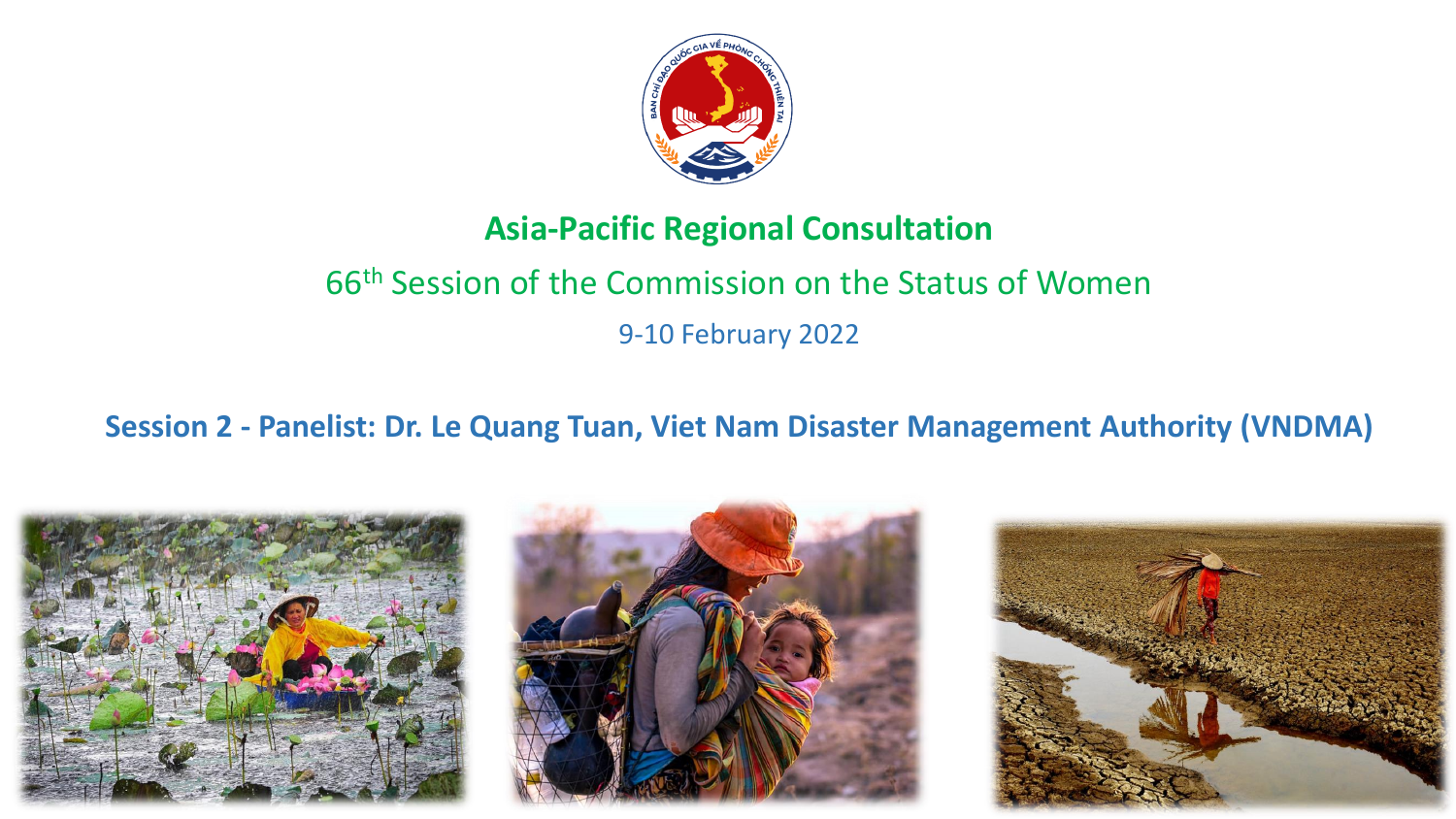

## **GENDER EQUALITY into national and sub-national Disaster Risk Management policies**

- **Mainstreaming gender equality as principle in DRM related laws.** Law on Natural Disaster Prevention, Control No. 33/2013/QH13) and Law on Dyke (No. 60/2020/QH14).
- **Considerations regarding vulnerable groups under DRM laws.** The inclusiveness regarding vulnerable groups has recently been strengthened in the Law No. 60/2020/QH14
- **Expanding the identification of vulnerable groups in relevant policies over time**
- **Promoting inclusive and participatory approaches in DRM provisions**